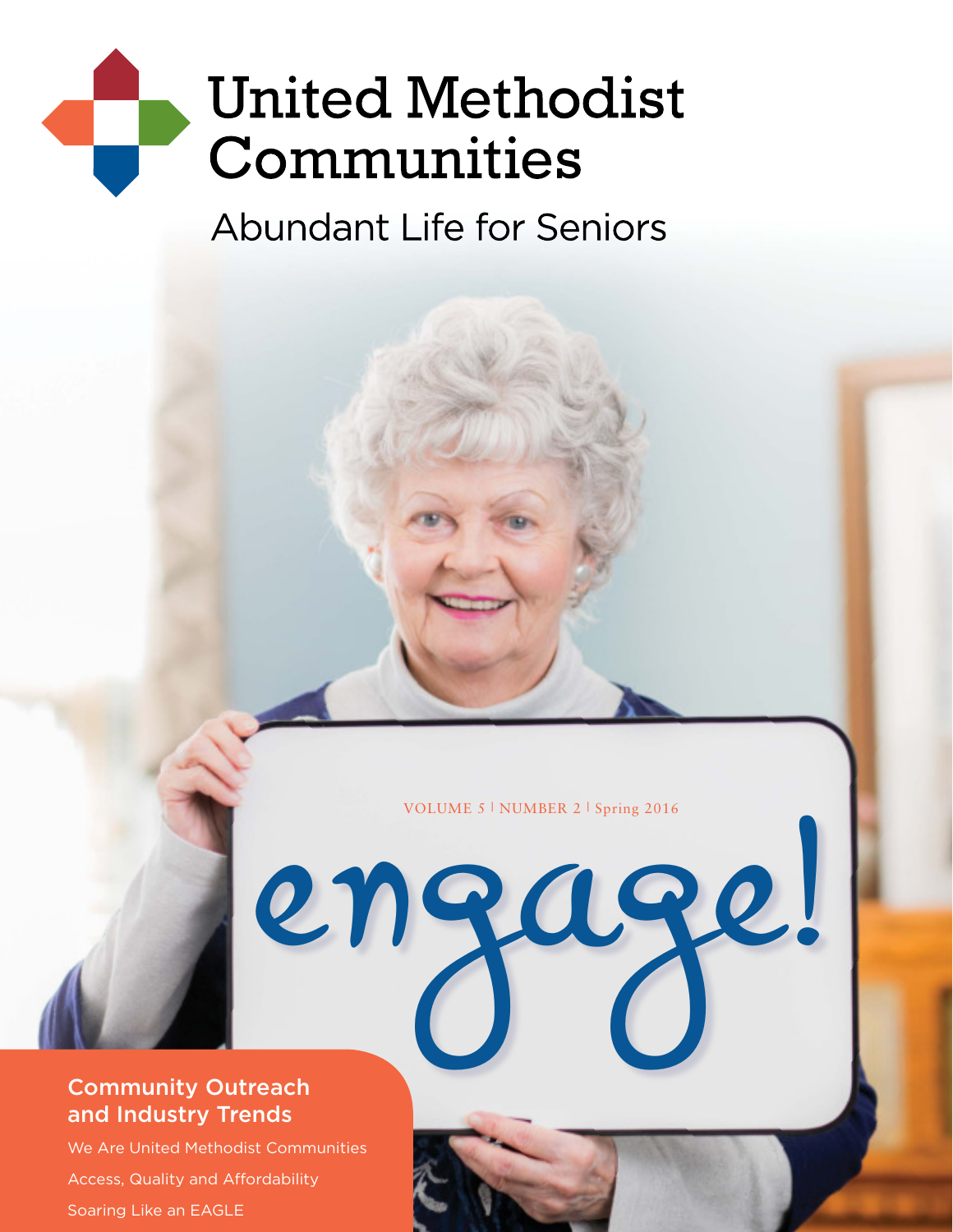Community Outreach and Industry Trends coincides with our new brand and Strategic Plan 2013 - 2017 initiatives.

Multiple senior resource hubs offer lifelong learning. Onsite resource coordinators offer information allowing access to vital resources to successfully age in place at home: meals, home care, tele-health, and chore, social and transportation connections. United Methodist Communities at Bristol Glen, Collingswood, The Shores, and Pitman have implemented SeniorFITness, another initiative to improve strength, balance, mobility, and mental well-being.

Our full-service communities continue to transition from medical models in long term care to household models — The Shores led by developing three neighborhoods. Bridges at The Shores, an assisted living neighborhood dedicated to hospice care, expanded from six, one-bedroom apartments to twelve, just eight months after opening as the first residence of its kind in Cape May County.

Accountable care organizations and bundled payments have surfaced as key strategies of the federal government to control the cost and quality of healthcare. Our ability to reduce hospital readmission rates and track key clinical performance metrics have proven invaluable, distinguishing United Methodist Communities in the marketplace. We continue conversations with several accountable care organizations and major insurance companies.

Page four statistically demonstrates the ways in which we support our local communities. Community benefit goes hand-in-hand with our new name, mission, vision, and values. Ultimately, when the time and energy expended toward the good of neighborhoods realizes positive outcomes, all share in the triumph.



Janet M. Carrato



Editor: Janet M. Carrato

Composition: The Merz Group

Photography: Michael J. Booth Dennis Degnan Donna Connor Stephanie Coutros Tamika Jackson Robert LaBoy The Merz Group Patti Smith

Published three times annually by the United Methodist Communities, a non-profit agency affiliated with the Greater New Jersey Annual Conference of the United Methodist Church. Copyright ©2016 by United Methodist Communities. All rights reserved. No material may be reprinted without permission of the publisher.

Managing Board Deede Bolger, *Housing Administrator*, Wesley by the Bay

Janet M. Carrato, *Director of Communications and Public Relations*

Stephanie Coutros, *Digital Marketing Strategist*

Gary Engelstad, *Annual Giving Officer*

Rebecca Roe, *Philanthropy Assistant*

Robbie Voloshin, *Corporate Director of Marketing*

Cover Photo: Valerie Ksansnak, *a resident of United Methodist Communities at The Shores*.

### A LETTER FROM THE EDITOR

### WE ARE UNITED METHODIST COMMUNITIES *By Janet M. Carrato*

As featured prominently on the front cover, United Methodist Homes of New Jersey has become United Methodist Communities. Throughout our 109 year history, we have grown and responded to the need and demand in senior living.

The last rebranding, conducted in preparation for the Centennial Campaign 2003 – 2007 raised awareness and \$15 million for capital projects and programs. Overall, organizations realize positive outcomes: stronger

understanding of their mission and values; new tools to disperse messages; increased fundraising capacity; greater credibility; opportunities to engage new members, clients and other program-oriented audiences; and more.

A multi-disciplinary committee of executive and managerial associates thoughtfully explored and planned the new brand over an 18-month period. The board gave feedback throughout the process and voted to approve the new brand. It not only reflects our new mission, vision, and values statements, but also modernizes our name, design and message, illustrating a strong direction for the organization while maintaining our core values.

Our rebranding includes a logo derived of the roof shape from the previous logo. Expanding the shape into four richly-colored and connected houses in the form of a cross, conveys our unity in community, diversity, faith-based values and motivation to reach out.

The subtly revised community names (see back cover) retain their heritage, but are more contemporary and aligned with the parent organization. For example, The Shores at Wesley Manor, is now United Methodist Communities at The Shores. This will help build long-term brand recognition more efficiently and streamline the branding system.

United Methodist Communities emphasizes our larger statewide presence, especially with the parent name first and foremost. Communities speaks to engagement with older adults in all the resource hubs and forming partnerships with organizations which focus on seniors to improve community health and wellness.

Communities better describes our services and influence. It more effectively explains our mission and our fiveyear strategic plan ending in 2017, focusing on personcentered living and home and community based services. Omitting "Homes" emphasizes multiple

levels of service and shifts away from a "nursing home only" perception.

Welcome to United Methodist Communities, the expert resource on aging well in New Jersey.

*Janet M. Carrato is Communications and Public Relations Director.*



*Eleanor Rosica at the grand piano.*



*The Shores location in Ocean City formed one of many reasons why Robert and Eileen Steelman chose to live there.*

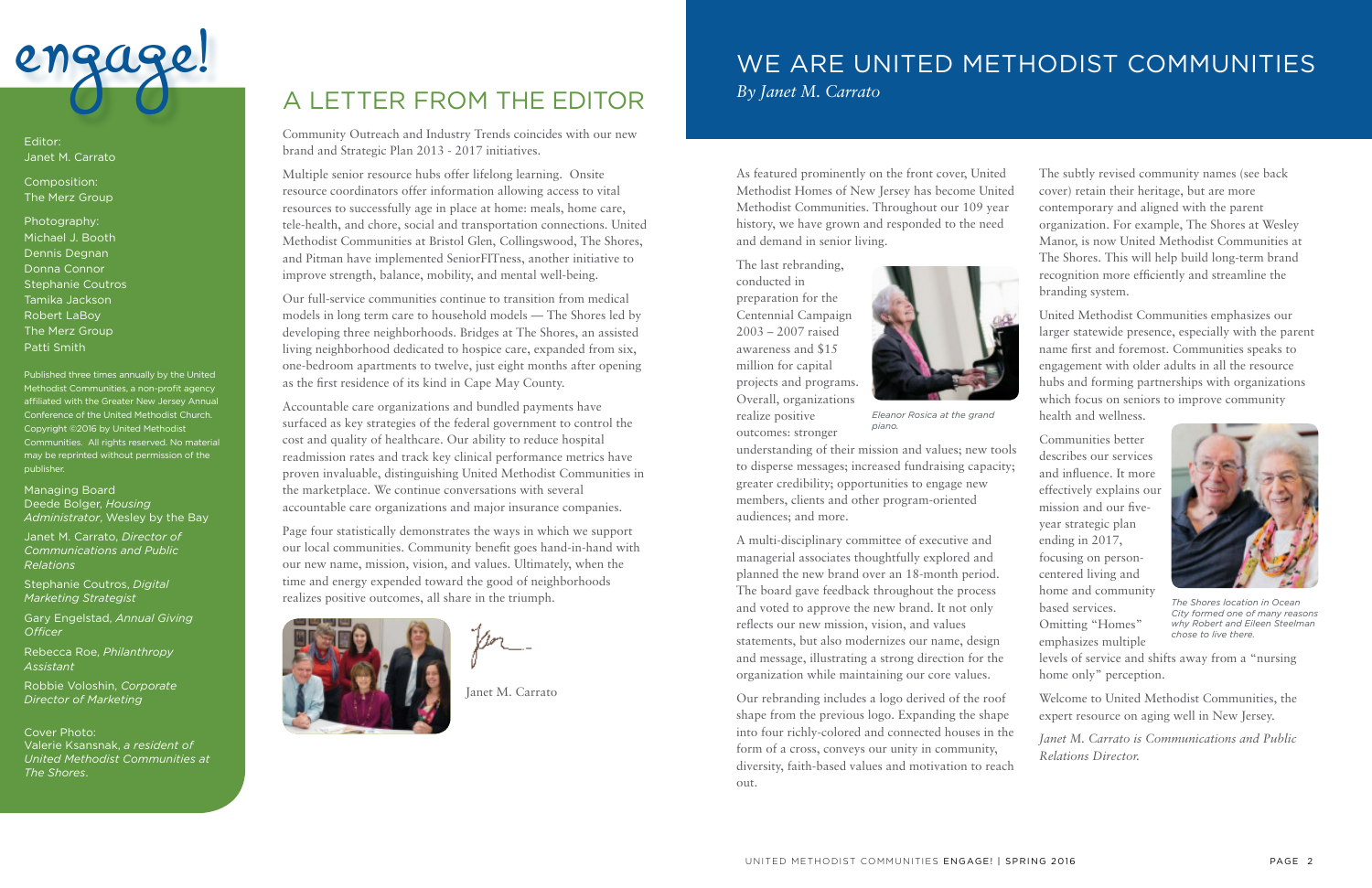### PROFILES IN PHILANTHROPY FRANK KARDASHIAN

*By Rebecca Roe*

Frank Kardashian has an incredible history of volunteerism in a variety of areas spanning business, athletics and his United Methodist faith. For 25 years, Frank served as chairman of the Middlesex County branch of the New Jersey Business & Industry Association. He also dedicated his time to the children of his town, serving as the president of the Spotswood Board of Education. An avid softball fan, Frank organized the Spotswood Recreation Department's first girls' softball league and personally sponsored a team of college-aged scholarship players in Edison.

Frank, actively involved at Simpson United Methodist Church in Old Bridge, heads the Facilities Planning Committee and is diligently overseeing construction of a new church fellowship hall. Other organizations he supports include the VFW of Old Bridge, the Veterans' Memorial Home in Edison, and Old Bridge's championship-winning senior softball league, of which is he is the co-founder.

Frank Kardashian's involvement with United Methodist Communities began almost 15 years ago, when his business experience at Dataram prompted an invitation to join a committee, which he gladly embraced. In 2004, Frank accepted a nomination to the board of directors and Foundation board of trustees. Frank chaired the Foundation board from 2008-2015, and is currently serving his emeritus year. He still sits on several committees of the board of directors.

Frank is proud of his years serving and wholeheartedly supports the mission, devoting his time, consistently making donations, and acting as a strong ambassador. He feels a connection with our residents and enjoys seeing them happy. When asked why he continues to devote so much of his time volunteering, Frank sums it up beautifully, saying, "I feel grateful that God has given me these 80+ years to help people." We, in turn, certainly feel grateful to have his support!

*Rebecca Roe is Philanthropy Assistant.*



*As he does every year, Frank faithfully participated in the 21st annual Walk for All Ages.*



### UNITED METHODIST COMMUNITIES IMPACTING ECONOMIES

*Fiscal Year 2015*

**Employment and Employee Spending in Local Towns**  United Methodist Communities employs 1,100 people which positively impacts local businesses and governments.

#### **Housing and Care**

United Methodist Communities houses over 1,200 residents, often vulnerable older adults, accomplishing a foundational goal.

#### **Pilot Agreements**

**\$390,256** 

United Methodist Communities voluntarily elected to enter into PILOT (Payment in Lieu of Taxes) contracts with their individual municipalities, which offset the use of municipal services.

**Community Based Clinical Services, Internships and Workforce Development \$279,901** 

College internships, job training opportunities, school projects and research.

**Social and Environmental \$241,201** 

Events, social affairs, recycling, education, senior information, impact on the environment, senior resource hubs and education.

**Cash Donations and In-Kind Contributions \$201,490** 

Donations of equipment, supplies, food and contributions that provide support to the community.

**Use of Campuses \$191,207** 

Community blood drives, meetings, support groups, election polling, etc.

**Health Education and Resources \$165,200** 

Free flu shots, health fairs, pharmacy reviews, speakers, post-hospital follow up support, and screenings.

**Associate Volunteerism in the Community \$13,900** 

Associates volunteer in the greater community for special projects during work hours.

#### **NEIGHBORHOODS**

#### **PEOPLE**



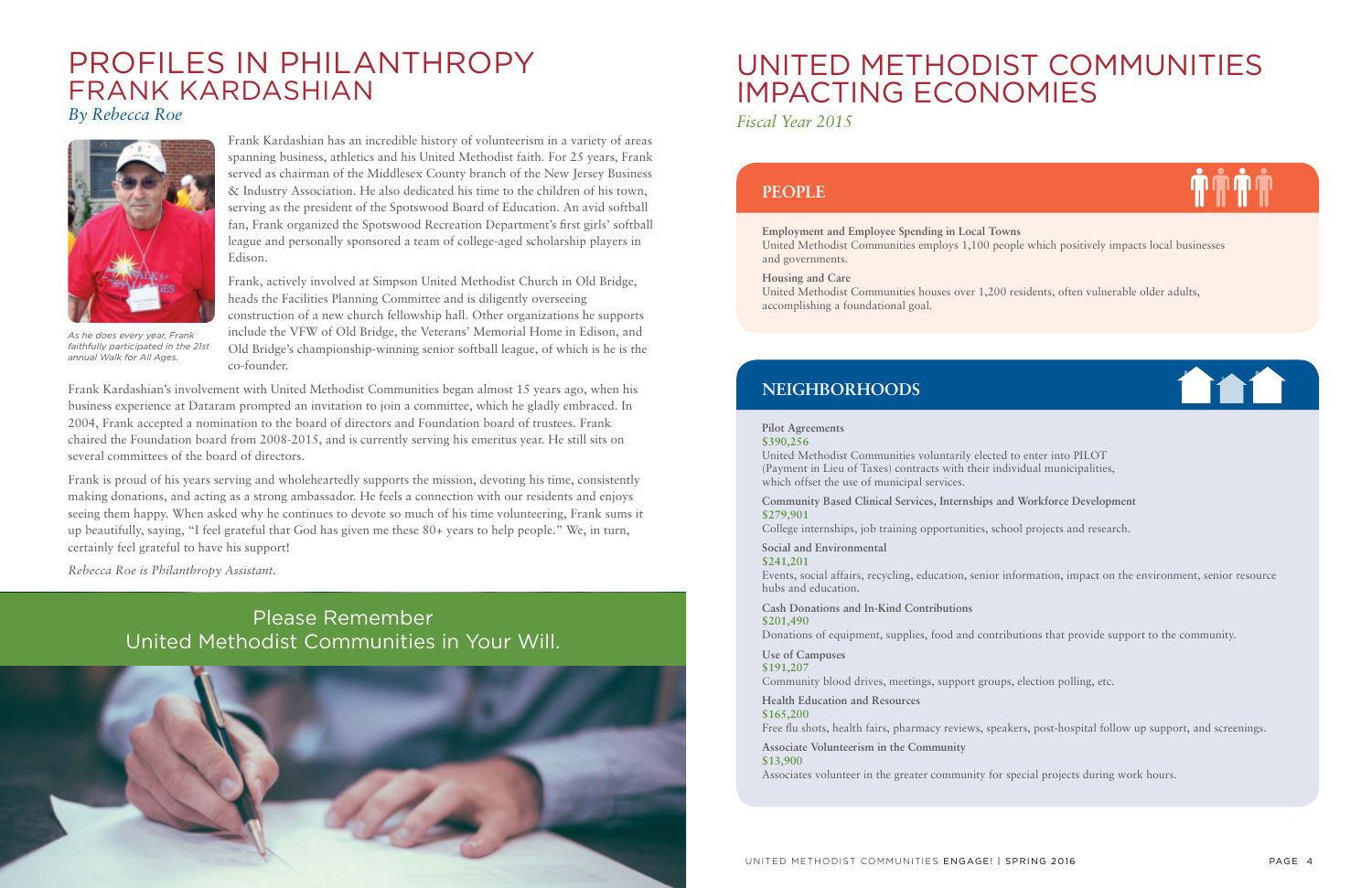By May 2016, United Methodist Communities will have launched nine lively, new senior resource hubs at our communities. As a major initiative of the Strategic Plan and a further expression of social accountability, the hubs will offer distinctive programs for older adults in the local areas listed below. Seniors can socialize, take a class, access resources, learn to use technology, engage in discussions about current events, mingle, and have fun.

The resource hubs will have a casual "drop-in center" feel, inviting older adults to the weekly programming. Family members will be encouraged to attend and inquire about resources, use the public Wi-Fi, and otherwise occupy themselves while their loved ones are engaged in activities, giving caregivers a break. The resource hubs will provide a platform for additional senior services and supports to be offered in the future.

While the programs vary among the nine hubs, (The Shores and Wesley by the Bay will share a hub), some of the offerings include:

• Wellness-focused events hosted by on-site community partners

- Technology education
- TED talks (a global set of Technology, Entertainment and Design conferences)
- A resource professional to provide information about senior living, entitlements and benefits
- Chair yoga, Zumba®, dance and exercise
- Enriching specialty programs led by multi-talented volunteers
- Culinary demonstrations and healthy eating programs
- Creative writing groups, reading and book clubs
- Art and jewelry making

Most services and classes are either at no cost or a nominal fee; snacks and lunch will be available. Participants may choose, free of pressure and commitment, to attend activities akin to their interests, what they find appealing and share in the abundant life.

Each established Senior Resource Hub operates either every Wednesday or every other Wednesday, generally between the hours of 10am and 2pm. For information about a specific senior resource hub, please call the numbers listed on page 6.

> September: Senior Health Tips: Increasing Your Core Strength | Five Advantages of Choosing Professional Respite Care **Services**

## AN ABUNDANCE OF RESOURCES

*By Cindy Jacques and Deede Bolger*



*Savvy Seniors at Collingswood's journalism group.*



*Myrna Thomas, PineRidge of Montclair resident, attends Senior Space.*

#### **OPENED!**

*The Arms Café* at The Wesleyan, Red Bank 732-736-0760

Every Wednesday, 10am to 2pm. Community partners are Home Helpers of Monmouth County and Visiting Nurse Association of Central Jersey.

*Gatherings* at Francis Asbury, Ocean Grove 732-774-1316

First and third Wednesdays, 10am to 2pm.

*Mix and Mingle* at Covenant Place, Plainfield 908-791-9430 Every Wednesday, 10am to 2pm.

*Savvy Seniors* at Collingswood, Collingswood 856-854-4331 First and third Wednesdays, 10am to 2pm.

#### *Senior Space* at the Montclair Public Library,

Montclair 973-746-0003 Every Wednesday 10am to 2pm. Operated by PineRidge of Montclair, with community partners Montclair Public Library and AngelaCARES.

#### **COMING SOON!**

Bishop Taylor, East Orange 973-676-9057 Every Wednesday, 10am to 2pm. Bristol Glen, Newton 973-300-5788

The Shores and Wesley by the Bay, Ocean City 609-399-6702 or 856-854-4331

*Connections on Broadway* at Pitman, Pitman 856-589-7800 *Cindy Jacques is Vice President of Housing and Community Initiatives.* 

*Deede Bolger is Housing Administrator of United Methodist Communities at Wesley by the Bay.*



*Senior Space's Valentine's Day celebration included honoring longstanding participant, Jean Beltramini, with a cake and special treats. She said, "I love coming here every week…. I have made great friends here. Everyone is always so nice." (See blog for Jean's story.)*

### CHECK OUT UNITED METHODIST COMMUNITIES' BLOG!

#### We feature a new informative blog post every Wednesday. Here are just a few:

June: The Importance of Compassionate Hospice Care | Sun-Safe Tips for Seniors

July: A Senior's Guide to Keeping Joints Healthy | What Are Your Senior Housing Options?

August: Memory Games That Promote Healthy Brains | What Are Memory Care and Support Services All About?

UMCommunities.org/blog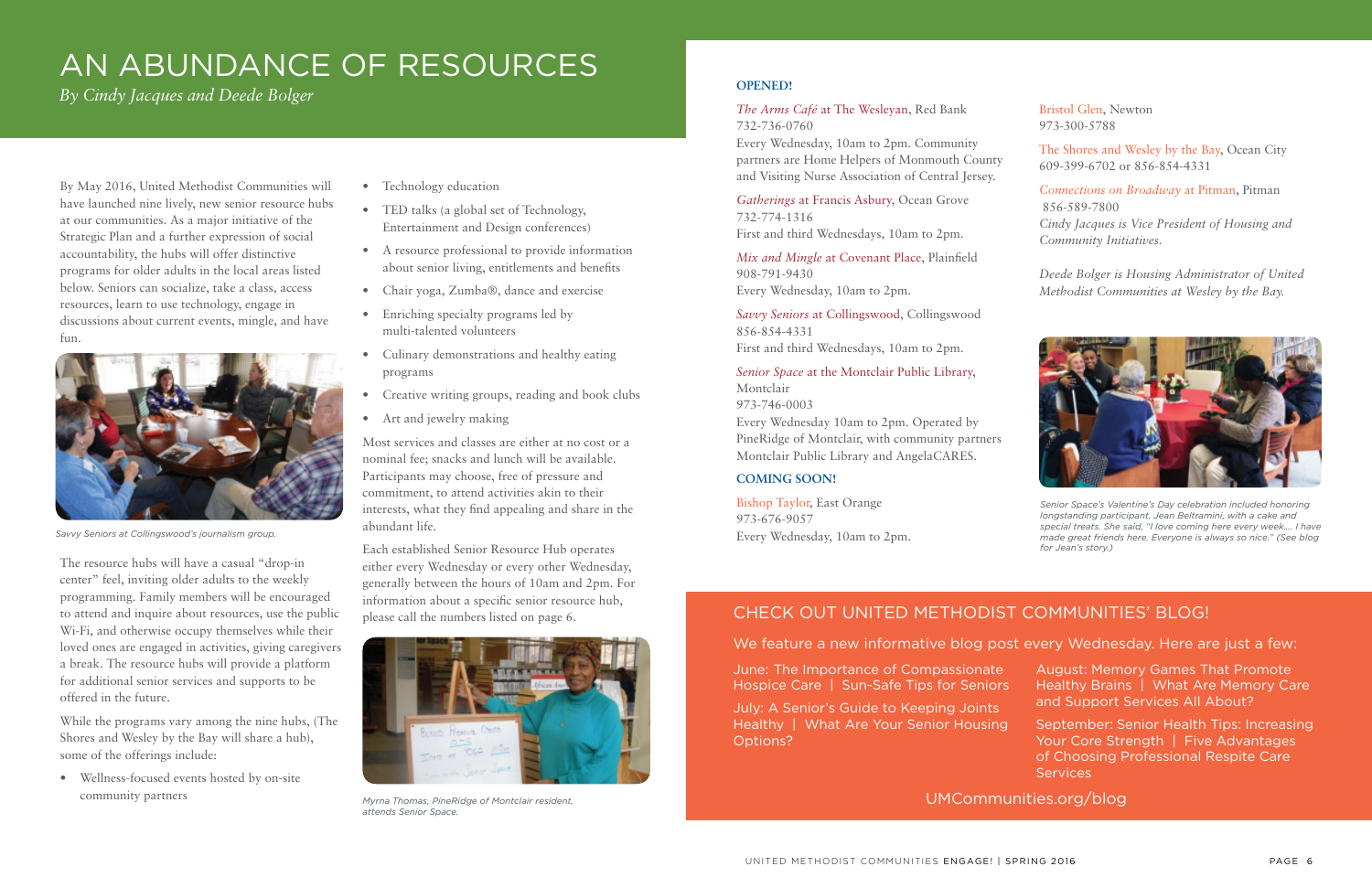Feeling a lot of

has taken a very

– and to her kitchen. Toward that end, Cathy Foley, sales assistant at United

Methodist

Communities at Bristol Glen, developed "Cookies for Cops."

With unanimous affirmative decisions from Cathy's husband and their four adult children, the plan was launched. Cathy – who lists 'becoming an owner of a cookie shop' close to the top of her bucket list, has been baking cookies since her pre-teen years. Networking played a major role in Cathy's law enforcement connections, and beginning last November, Cathy began by distributing some 60 pounds of her delicious confections that month.

negativity diminishing the public image of law enforcement, one determined woman unique appreciation campaign to her heart Precinct, NYPD, Staten Island, "We are so appreciative, not only because the cookies are delicious, but because we know where Cathy's heart is when she bakes them. I think we are all surprised that someone would go to the trouble to bake for hours and hours, just to thank us." Cathy's Cookies has taken on a life of its own. As of

Her message with each two-pound cookie platter reads: "Cookies for cops with heartfelt thanks for your courage and love of community. Always remember how many eyes, big and small, light up when you enter their world. May God keep you safe each and every day." Cathy says, "The police in our communities need to know we care!"

To say that Cathy bakes delicious cookies is an understatement. Says Dennis Maira of the 122nd this writing, a short list of their outreach includes police departments in more than 25 New Jersey communities, as well as the New Jersey State Police; the 84th NYPD Precinct, Brooklyn; the MTA Police Department; and the NYPD Gang Squad. Her cookies have also traveled to her nephew on a tour of duty in Afghanistan.

Cathy recently received a shout out on 'Live with Kelly and Michael' while the hosts were featuring acts of kindness. It's entirely possible Cathy has already achieved her bucket wish list as owner of a cookie shop … without walls.

*Patricia Darcey is Sales Director of United Methodist Communities at Francis Asbury.*

*A large plate of Cathy's exquisite cookies.*

### ASSOCIATE SPOTLIGHT: CATHY FOLEY DELICIOUS GRATITUDE

*By Patricia Darcey*

She shares news of her latest cookie adventures on her Facebook page, Cathy's Cookies. Visit anytime at facebook.com/TryCathysCookies.

### ACCESS, QUALITY AND AFFORDABILITY

*By Dr. Carol B. McKinley*

the collaboration and inclusiveness of multiple service providers. This includes physicians, hospitals, nursing homes, rehabilitation facilities, home health agencies, insurance carriers, regulators, and accountable care organizations to name a few.

The foundational philosophy revolves around various entities working together to achieve better outcomes for our residents and other patients. And indeed, data now being collected demonstrates improvements in quality of care, particularly when doctors, hospitals and skilled nursing facilities collaborate. It is also confirming a decrease in overall costs, lengths-of-stay in sub-acute communities, and hospital readmission rates.

Health care reform demands new ways to consider the delivery, choices, access, and quality of health care services. Those working in health care are asked to be more efficient and effective in giving care and to be better stewards of resources. The best way this has been accomplished is through These partnerships have been accomplished by statistically highlighting the positive outcomes among our residents. This data translates into specific metrics, like a report card, which we share with our partners. These metrics include resident satisfaction surveys, readmission rates, lengths of stay, and multiple quality measures.

United Methodist Communities has been at the forefront of this collaborative and inclusive process in New Jersey. Each of our full-service communities has established preferred providers among their surrounding network of hospitals, physician groups and home health agencies.



Robust rehabilitation therapies, SeniorFITness, specialty niches, and our Care Transitions program among other initiatives, have placed United Methodist Communities on the map as a high performer. As added reinforcement, they have helped us meet or exceed the state and national benchmarks, particularly related to lengths-of-stay and readmission rates, both strong measures of quality.

United Methodist Communities has not just embraced the challenge of health care reform, but emerged ahead of the curve. Most importantly, this benefits residents and supports our mission: Compassionately serving in community so that all are free to choose abundant life.

*Dr. Carol B. McKinley is Vice-President of Operations.*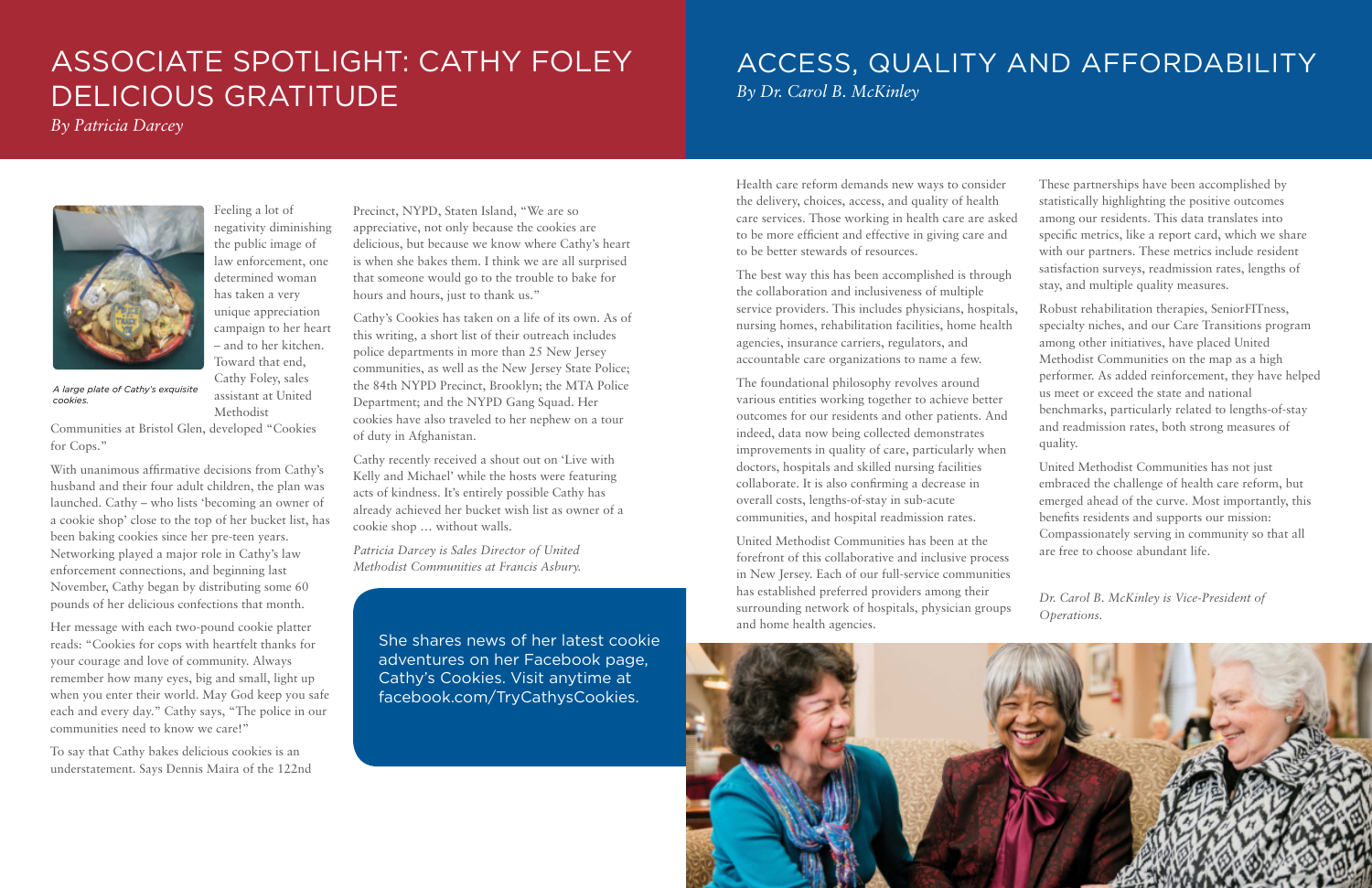# SOARING LIKE AN EAGLE

### *By Robbie Voloshin*

United Methodist Communities has earned and was awarded the EAGLE

(**E**ducational **A**ssessment **G**uidelines **L**eading toward **E**xcellence) accreditation, given

by the United Methodist Association (UMA). EAGLE is the only faith-based accrediting body in the world and focuses on ministry with older adults and children. Their goal is to recognize organizations that voluntarily go beyond the minimum requirements of licensure to improve operational processes and outcomes. EAGLE challenges organizations not just to compete in challenging human services environments, but to soar above the competition while living their faith values.

- U.S. News & World Report
- Best Nursing Homes



In 2015, United Methodist Communities' associates across all disciplines and communities, analyzed processes and compiled data as part of the first stage of the accreditation process. Many, many hours were spent on this self-assessment step and the detail was submitted to the EAGLE accrediting team. After its thorough review, a team of trained peer reviewers made on-site visits and spent considerable time with associates discussing the submissions. The final result came this spring — United Methodist Communities became EAGLE accredited!

Vice President of Operations, Dr. Carol B. McKinley, best describes the organizational impact, and states, "United Methodist Communities is a forward-thinking organization, working to stay ahead of the everchanging healthcare landscape. We are honored and proud to be recognized with the EAGLE accreditation."

- Best Nursing Center
- Best Retirement Community

• Sarah Ur, Athena Young Professional Leadership Award



*Robbie Voloshin is Corporate Director of Marketing.*

#### Your Donation Makes a Difference!

It affirms United Methodist Communities' tagline, *Abundant Life for Seniors* and upholds its mission. Use the envelope nested into this *engage!* or make a secure online donation at UMCommunities.org/foundation.





#### **United Methodist Communities The Shores**

If you wish to continue receiving *engage*! in print and your mailing information is correct, there is no need to do anything. If however, any data imprinted on the addressee section is incorrect or you are receiving duplicates, please email your requests to rroe@UMCommunities.org or call Rebecca at 732-922-9802 ext. 2128 during business hours.

### AWARDS 2015

#### **United Methodist Communities**  24th Annual National Mature Media Awards

- *Connections*, Fall 2014, Bronze Award
- *Abundant Life, Annual Report 2014*, Merit Award

#### Jersey Shore Public Relations and Advertising Association

- *Connections*, Fall 2014, Silver JASPER Award (Excellence in Writing, Internal Newsletter)
- *Abundant Life, Annual Report 2014*, Silver JASPER Award (Print Material, Annual Report)

#### **United Methodist Communities Bishop Taylor**

#### LeadingAge New Jersey

• Community Outreach Projects, Excellence in Community Service Award

#### **United Methodist Communities Bristol Glen** NJ Herald

#### Greater Monmouth Chamber of Commerce

#### **United Methodist Communities Collingswood**

U.S. News & World Report

• Best Nursing Homes



#### **United Methodist Communities Pitman**

New Jersey Association Directors of Nursing Administration

• Deficiency-Free Healthcare Survey

#### Courier Post

• One of the Best of South Jersey Assisted Living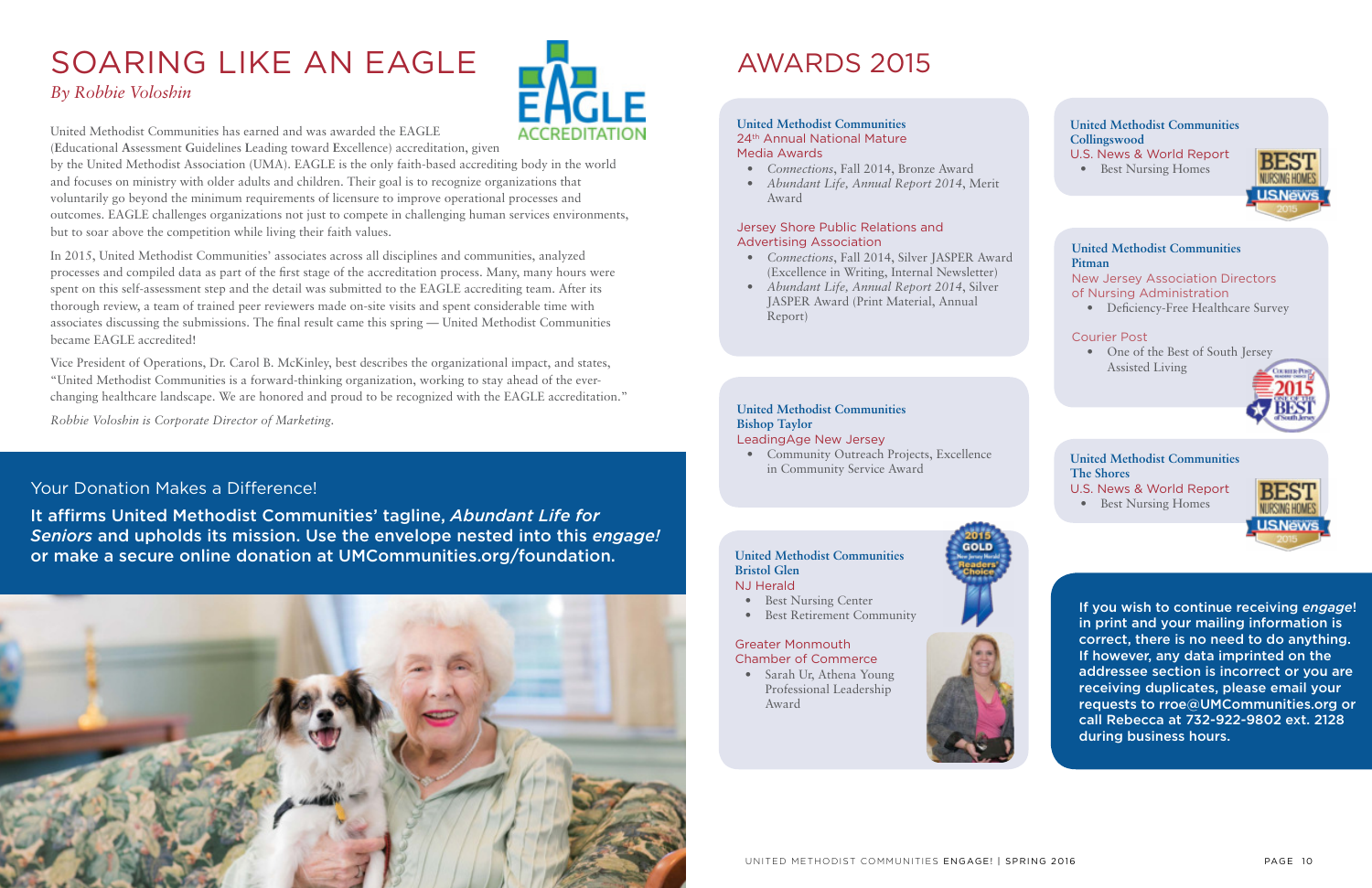With the intensity of a high-stakes, nationallybroadcast cooking competition, two confident culinary connoisseurs planned and plotted for their participation in Dining with Rotary Chefs, a Rotary International charity event. Pitman's Director of Dining Services, Norm Engel and Sodexo Area Executive Chef, Robert LaBoy, arrived at Lucien's Manor in Berlin, New Jersey.

Representing both United Methodist Communities and Pitman, the duo began the evening by setting-up and arranging a 6-foot table, yielding enough working room, as their appetizer, steak bruschetta with charred tomato compote, required nine steps to build individual plates, each holding one portion.

After positioning the first 15 plates and taking a couple of photos, the doors flew open and guests streamed inside. Suddenly, all appetizer competitors were inundated with a deluge of hungry guests, who naturally wanted to begin with appetizers.

> Resolve to be green by transitioning from a hard copy *engage!* to a digital subscription at UMCommunities.org/engagemagazine. You'll receive **engage!** in your email inbox three times annually!

"In addition to all the other parameters, we had less time to prepare than those serving entrees and desserts. After turning out the individual plates like a well-oiled machine, it forced competitors to perform at the high standard we established," observed Norm Engel.

From that moment and for the next 30 minutes, they built and presented about 200 plates. The next two hours involved artfully serving up another 125 portions — creating over 300 appetizers. Just as seamlessly, their cup quickly filled up with votingtickets, finishing the event with a first place victory in the Rotary Club's Professional Chef Competition in the appetizer category. Everyone agreed, Dining with Rotary Chefs proved a fruitful and rewarding evening.

The recipe is available on United Methodist Communities' blog at UMCommunities.org/blog.

*Robert LaBoy is Area Executive Chef for Sodexo.*

### EXCEPTIONAL APPETIZER ACHIEVES TOP ACCOLADE

*By Robert LaBoy*



*Steak Bruschetta with Charred Tomato Compote awaits tasting.*

Mission statement:

Compassionately serving in community so that all are free to choose abundant life.

Seniors coping with frailty and chronic illness typically spend significant time in medically-oriented and sterile surroundings. United Methodist Communities wants to alter that model for their residents by changing both the physical plant as well as the overall culture of how care is provided.

United Methodist Communities at The Shores is the first to undergo this transformation. Over the past year, renovations have been underway to convert a 60-bed long term care residence into three separate areas called households; spaces that not only offer a living room and dining room, but also a working kitchen. Each household will provide a home for approximately 18 residents.

Upon arriving to the third floor and ringing a doorbell, visitors will enter a household through a front door. Upon entry, one will find the comfort of "home" as seen in its interior. Each household will boast an intimate dining

Transforming the physical environment though, is not quite enough to forward our endeavors to enhance a life of "home." It is also driven by the soul of the community. United Methodist Communities President and CEO, Larry Carlson shares this vision noting, "The only thing that should change when people move into our communities is their addresses."

room, a cozy living room, and an inviting working kitchen. The overall goal is to reduce the clinical focus of the environment and augment the normalcy of life. The last of three reconstruction phases is expected to be completed by late spring 2016. *A cozy corner in the household's library, activity and dining area.*

Realizing that nursing home residents may find it hard to conceptualize, we ask ourselves, "How do we create home?" It starts in the smallest of ways, through knowing the simple pleasures of our residents, reflecting their individual lives through their daily activities. We are seeing this in modest ways, and with the support of enthusiastic associates, have more to do.

The Shores is eagerly leading the way for the other communities, each at a different stage of development. While architects are actively working on construction drawings, associates are engaged in culture change. This process will take time, but in the interim, it is wonderful to watch it all unfold.

*Dr. Carol B. McKinley is Vice-President of Operations.*

# IT TAKES A HOUSEHOLD TO CHANGE A CULTURE

*By Dr. Carol B. McKinley*





*Homemaker, Mark Kerr, retrieves a tray of breakfast cereal in preparation for breakfast in the dining room.*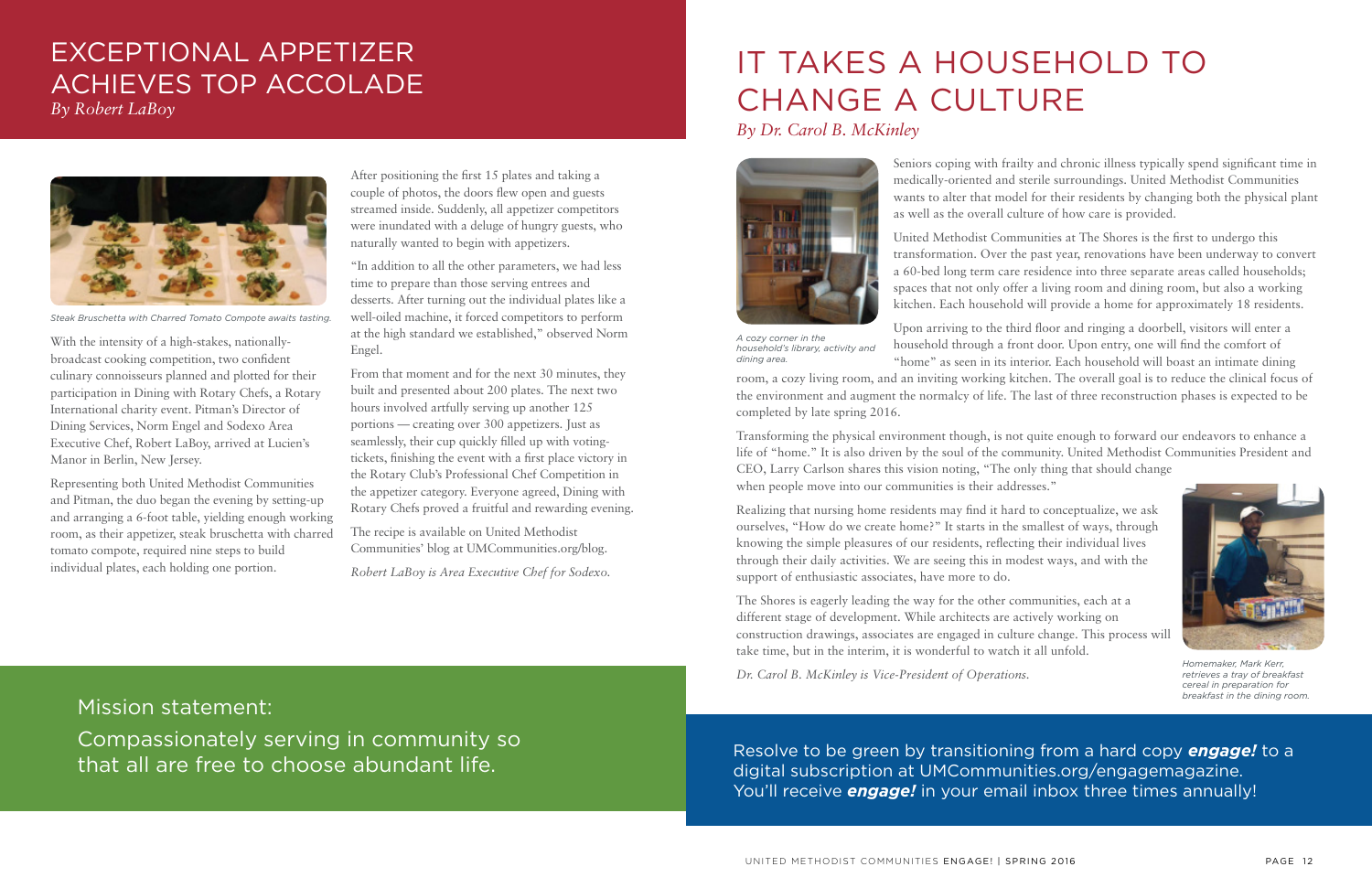#### Steering Group

**Lawrence D. Carlson,** *President & CEO* **Elizabeth Andersen,** *Corporate Director of Compliance & Risk Management* **John Callanan,** *Corporate Director of Mission & Pastoral Care* **Amy Covello***, Corporate Director of Sales* **Julie Ellis,** *Corporate Controller* **David Glenn,** *Vice President of Human Resources* **Cynthia D. Jacques,** *Vice President of Housing and Community Initiatives* **Patty Koepplinger,** *Executive Assistant*

**DaLinda Love,** *Corporate Director of Clinical Services* **Carol B. McKinley,** *Vice President of Operations* **Steve Rausch,** *Corporate Director of Information Technology* **Roberta Voloshin,** *Corporate Director of Marketing* **Richard D. Wilson,** *Vice President of Finance*

For the latest news visit UMCommunities.org Facebook: Facebook.com/UMCommunties Blog: UMCommunities.org/blog Email: info@UMCommunities.org Phone: 732-922-9800 Toll free: 800-352-6521 Home Office: 3311 State Route 33, Neptune, NJ 07753

#### **Amboy Foundation**

The Amboy Foundation, Inc., the charitable arm of Amboy Bank, has committed to support projects and activities (often education, housing or health related) that improve quality of life in their local communities. In October 2015, the Amboy Foundation granted \$1,000 to United Methodist Communities at The Wesleyan for the purchase of exercise equipment. Their goal is to raise enough funds to open an onsite SeniorFITness program this year.

#### **Investors Bank Foundation & Roma Bank Community Foundation**

United Methodist Communities at Pitman has partnered with their local branch of Investors Bank to secure a new sound system. Since Roma Bank's 2013 merge with Investors, the Investors Bank Foundation and Roma Bank Community Foundation have worked together to support nonprofits in the towns they serve. Major Gifts Officer, Rody O'Rourke, approached them, which turned Pitman's wish into a reality.

The sound system will greatly enhance residents' ability to clearly hear programs, meetings and entertainment. Investors and Roma have contributed \$5,000 complemented by the Pitman Auxiliary's \$2,500 donation.

#### **Investors Foundation**

The Investors Foundation has generously pledged \$20,000 to the United Methodist Communities Foundation. This unrestricted grant to the Fellowship Fund will help mitigate the growing gap between Medicaid and Medicare support and the actual cost of care.

*Rebecca Roe is Philanthropy Assistant.*

## TRIPLE THE GENEROSITY

*By Rebecca Roe*



*Rennie Resalsingh, assistant vice president/branch manager, Investors Bank; James Clancy, executive director, Pitman; Carmine Pannullo, vice president/senior market manager, Investors Bank; and Rosalie O'Rourke, major gifts officer, United Methodist Communities.*

One question that many of you may be asking is, "Why do we need to change our name?" The terms "Home" or "Homes" have served us well throughout our history, so "Why change now?" The short answer is to honor our mission by accurately reflecting the changing nature of our ministry.

Throughout the history of our ministry, our name has changed from "Methodist Episcopal" to "Methodist" and more recently to "United Methodist" to reflect changes in the Church. It also changed from "Home for the Aged and Infirmed" to "Homes" in order to reflect shifts in our attitudes toward aging and retirement living.

We were created as separate homes, by separate Methodist organizations

to care for different populations. Now we are building an identity as one system, which is a community in itself. And as we expand into home and community-based services with United Methodist Communities HomeWorks, the communities and regions we serve will go far beyond our current brick and mortar infrastructure.

Our goal is to help seniors feel at home, whether that means remaining in their own homes, towns and congregations, or, if they choose to live in one of our communities, feeling like they are in new ones. While we plan to expand our brick and mortar footprint, even as we embrace United Methodist Communities HomeWorks, our ministry will be growing in new and exciting ways that the term "communities" more accurately represents.

As we now use the term residents, rather than inmates, and call our community leaders executive directors, rather than wardens, the term "communities" embraces the larger network of relationships which our future will bring.

Further, we work not merely as individual caregivers in isolated siloes, but as part of team. Like Jesus' followers, who held all things in common and worked together to achieve their goals, we serve as a community. Likewise, the Apostle Paul understood that faith is lived in community, where each member's gifts strengthen the community by complementing each other (1 Corinthians 12). Our individual gifts, roles and talents all shape and strengthen our communities, as we too are shaped and strengthened by serving within a community that values compassionate care.

So, what's in a name? Our name reflects our identity by expressing who we are now and who God calls us to be; compassionate communities.

*Rev. John Callanan is Corporate Director of Mission and Pastoral Care.*